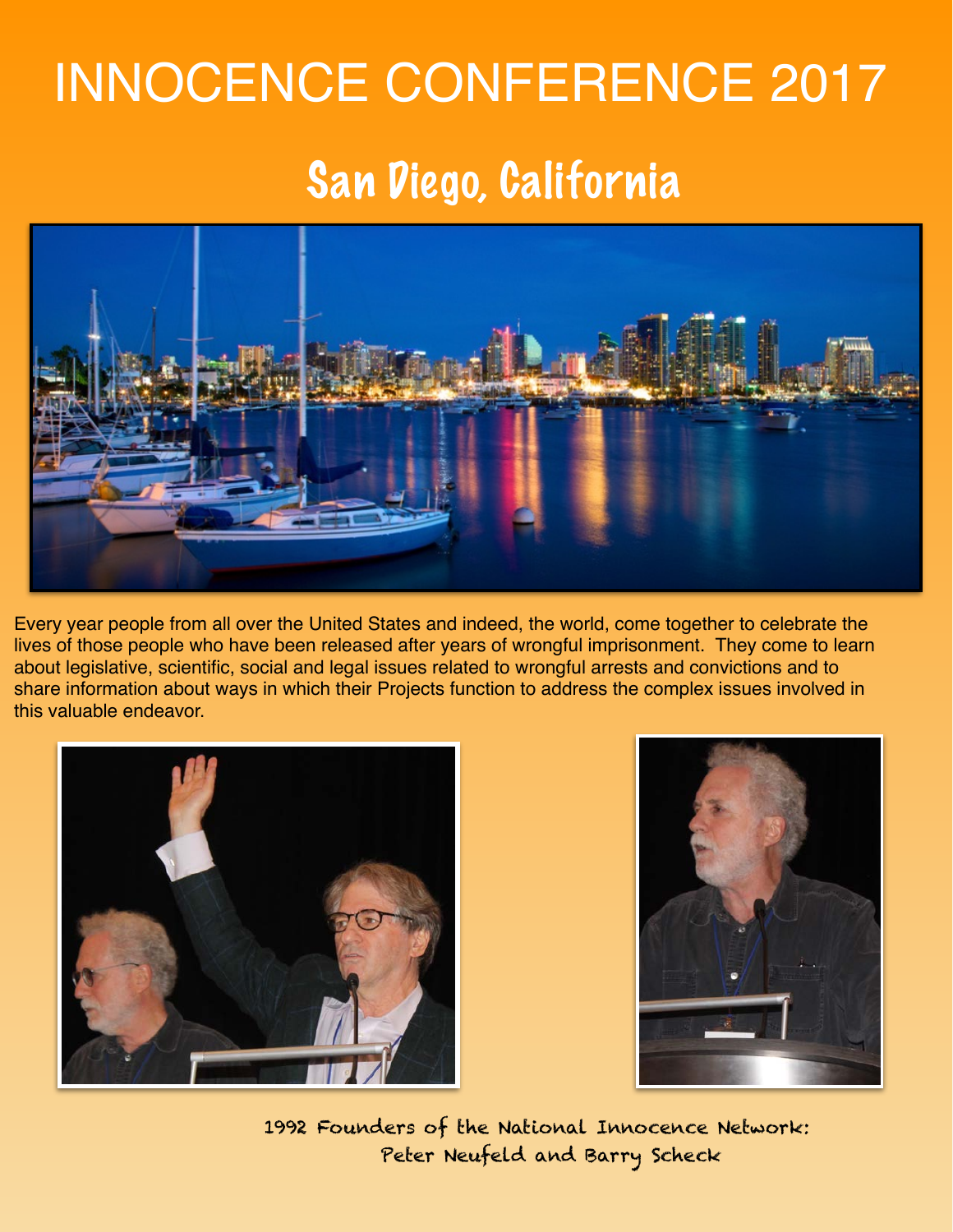## The Arizona Justice Project was well-represented at the Innocence Conference





AJP Executive Director Lindsay Herf Luke Bennett, Student Board Member and Kindra Fleming, Staff Attorney.



Our wonderful exoneree, Khalil Rushdan, and his wife Arene. **Lindsay's imaginary friend, Alyssa, Lindsay**, Dave



Vanessa Buch and Dave Euchner, both from **Drawing Contract Contract Departmentarian.** Tucson, also attended the conferece.



and Shawnee Ziegler, AJP Operations Manager



Lindsay and Lesley Hoyt-Croft, AJP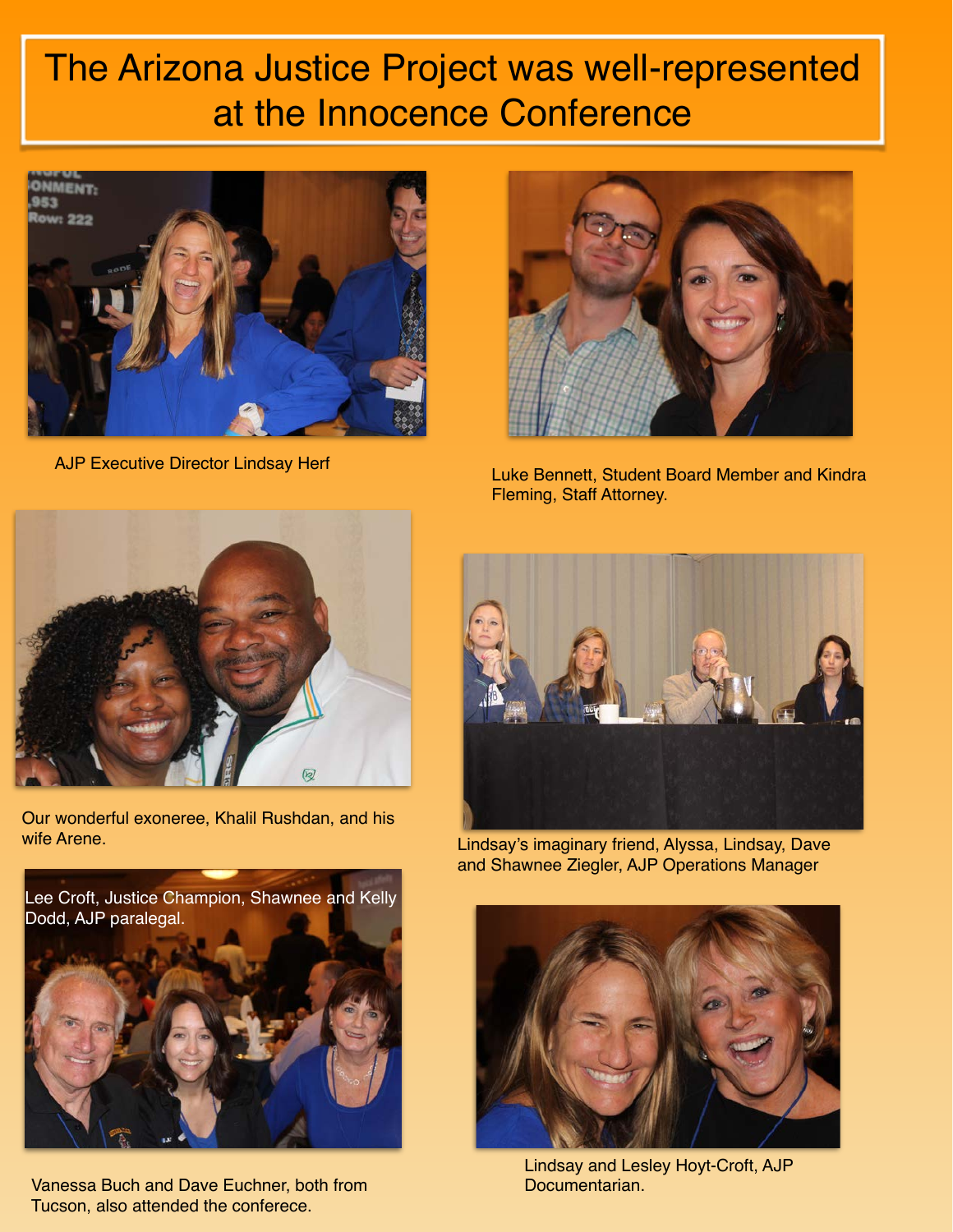### Important Issues Addressed at the Conference

### **Compensation**

Deprived for years of family and friends and the ability to establish oneself professionally, the nightmare does not end upon release. With no money, housing, transportation, health services or insurance, and a criminal record that is rarely cleared despite innocence, the punishment lingers long after innocence has been proven.

Arizona DOES NOT have a compensation statute

The federal government, the District of Columbia, and 32 states have compensation statutes of some form. The following 18 states do not: Alaska, Arizona, Arkansas, Delaware, Georgia, Idaho, Indiana, Kansas, Kentucky, Nevada, New Mexico, North Dakota, Oregon, Pennsylvania, Rhode Island, South Carolina, South Dakota, and Wyoming.

Why is Official Acknowledgement of a Wrongful Conviction Important?

"Conceding that no system is perfect, the government's public recognition of the harm inflicted upon a wrongfully convicted person helps to foster his healing process, while assuring the public that the government – regardless of fault – is willing to take ownership of its wrongs or errors."



#### What States Should Do to Compensate the Wrongfully Convicted

- Monetary Compensation, Based Upon a Set Minimum Amount For Each Year Served
- Provision of Immediate Services, Including:

– Financial support for basic necessities, including subsistence funds, food, transportation;

- Help securing affordable housing;
- Provision of medical/dental care, and psychological and/or counseling services;
- Assistance with education and the development of workforce skills; and

– Legal services to obtain public benefits, expunge criminal records, and regain custody of children.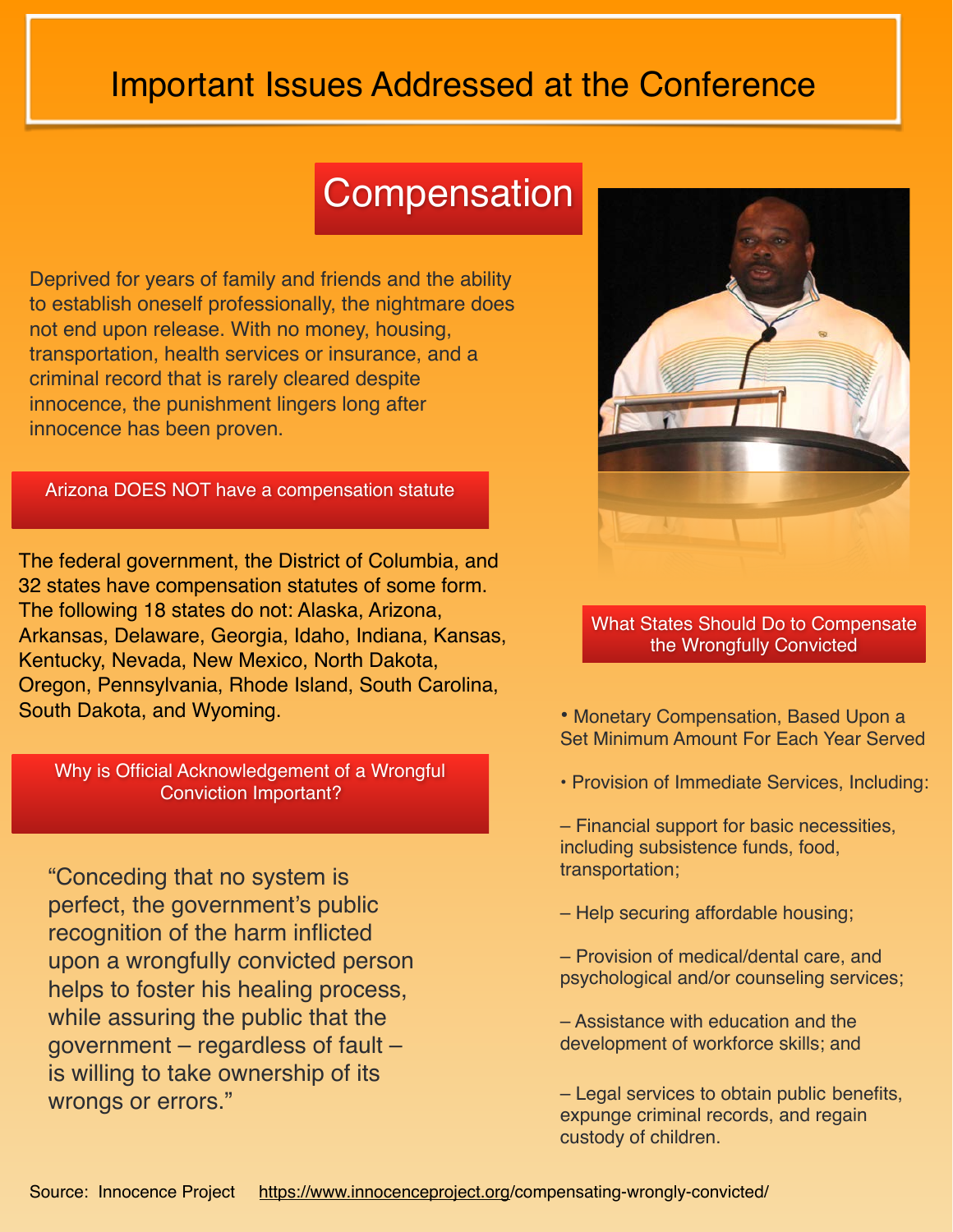## Conviction Integrity Units

A Conviction Integrity Unit (CIU) is a division of a prosecutorial office that is supposed to work to prevent, identify and correct false convictions.

The very first CIU was established [in 2002](https://www.law.umich.edu/special/exoneration/Documents/Exonerations_in_2014_report.pdf) in Santa Clara County, California, and now, more than a decade later, there are 24 such units in the U.S. That's not a huge number considering the [more than 2,300 prosecutor offices](http://www.bjs.gov/index.cfm?ty=tp&tid=27) across the nation, but it's growing fast — CIUs have doubled over the past two years and quadrupled since 2011.

The increased presence of CIUs coincides with recent recordhigh numbers of exonerations. In 2015, almost 150 people were cleared for crimes they never committed, more than any other year in history, according to the National Registry's report. CIUs were responsible for 58 of those cases last year, a record.

But the performance of these units varies widely. Half of the nation's CIUs have not produced any exonerations since their inception. And just three units are responsible for about 90 percent of all CIU exonerations in 2015 — half of which came from a single CIU in Harris County, Texas.

In **Arizona,** the Pima Country CIU has been very cooperative with the AJP and has assisted in the release or pending release of inmates.



Philadelphia's Conviction Review Unit, which investigates claims of innocence of people who feel they have been wrongly convicted, has not produced any exonerations since its establishment in 2014

Some innocence advocates criticize the office for assigning the unit just one staff member - former homicide prosecutor Mark Gilson - who works alongside members of the Post Conviction Relief Act appeals unit, which often fights to uphold convictions rather than reinvestigate them.

"I haven't seen any evidence that [the Conviction Review Unit] is doing meaningful investigations," said Peter Neufeld, co-director of the Innocence Project New York.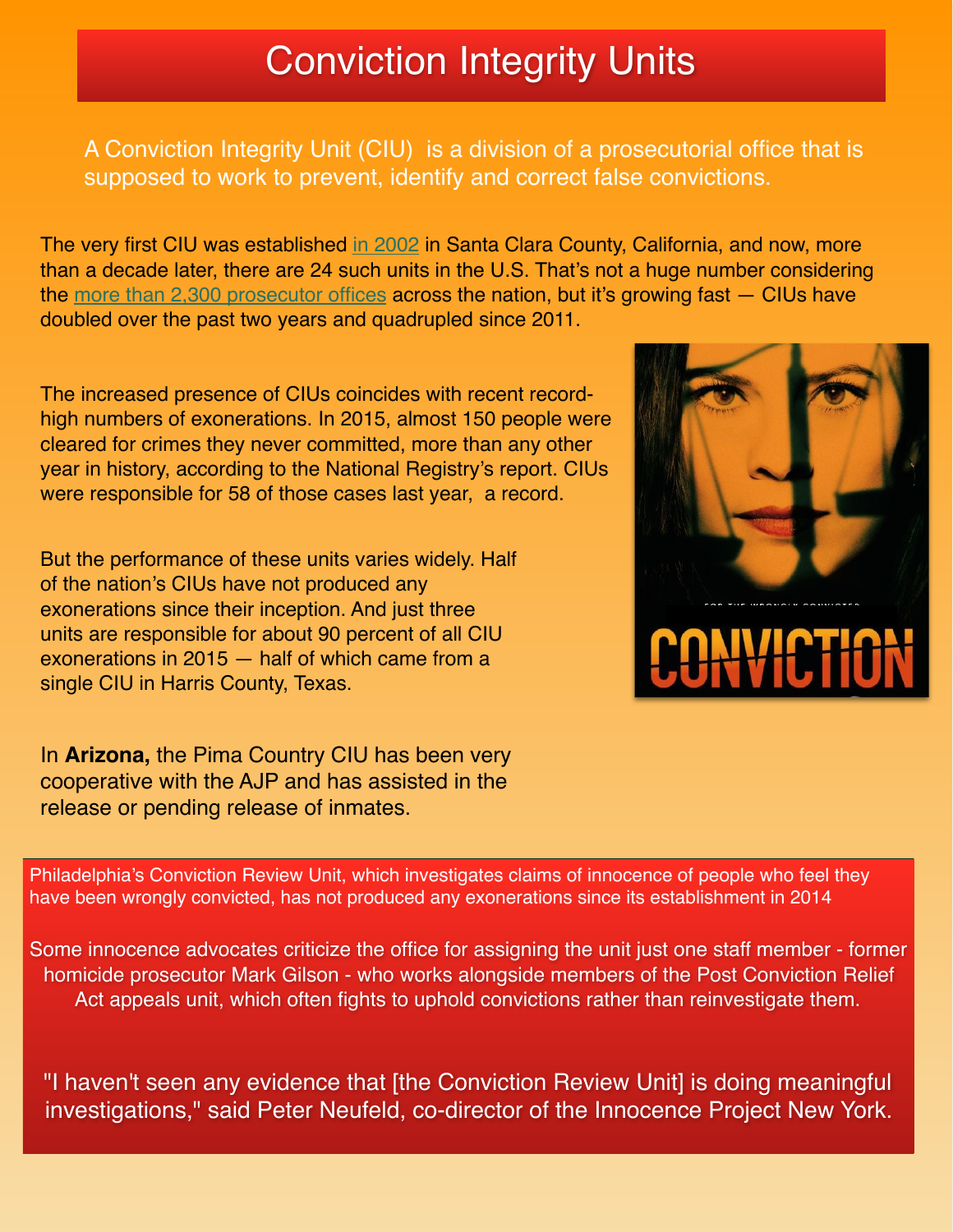

**Centurion** Ministries' Alan Maimon (left) and Jim McCloskey with a photo of Larry Walker. They presented their findings to the District Attorney's Office, but authorities were not swayed.

Source: http://www.philly.com/philly/news/ 20161120 To Philly s Conviction Review Unit no one is innocent .html

Many [critics of CIUs](http://www.thecrimereport.org/news/inside-criminal-justice/2014-03-wrongful-convictions-can-prosecutors-reform-themselv) say that there is an inherent conflict of interest at play, as units are established within prosecutors' offices to critically reassess possible misconduct by prosecutors in the very same offices.

The close relationship these CIUs have with county prosecutors has led some to accuse several of these units of being little more than "public relations ploys," especially when the unit has no external oversight nor any relationships with other key stakeholders like local [defense attorneys or groups focused on correcting wrongful convictions, Gross notes in his](http://www.law.umich.edu/special/exoneration/Documents/Exonerations_in_2015.pdf)  report.

Daniel Medwed, a law professor at Northeastern University who has written about prosecutorial misconduct in depth, told HuffPost that many CIUs function, to some extent, on a "trust us" mentality, which he says is problematic.

"Trust us to look into these cases, trust us to bring them to the attention of the courts. The problem, of course, is that the trust isn't there — and for good reason," Medwed said. Prosecutors aren't used to being second-guessed. They are the most powerful government agents in the American criminal justice system. They have complete and unrivaled access to evidence that can determine a person's guilt or innocence. And they are largely shielded from any liability for their actions, thanks to a Supreme Court ruling granting them ["absolute immunity."](https://supreme.justia.com/cases/federal/us/424/409/) When a prosecutor is behaving ethically, as the vast majority do, that power benefits both the state and the defendant. But even one bad actor in a prosecutor's office can have a significant impact on countless defendants and cases.